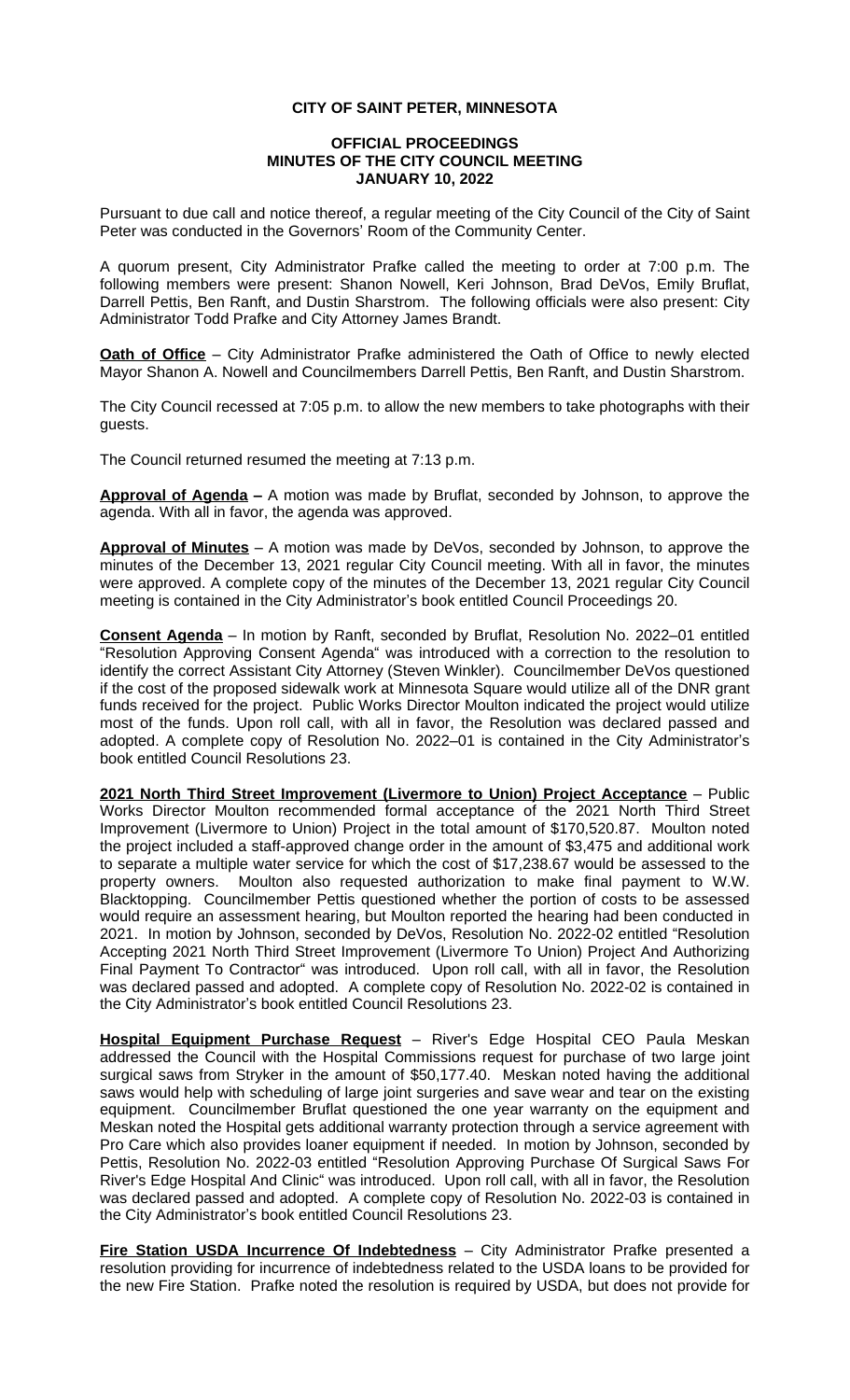transfer of any funds and while there are amounts included in the resolution, the final amount can go slightly higher or lower at closing. Prafke indicated the USDA funds were not the construction loan, but rather the final "mortgage" for the project. In motion by Ranft, seconded by DeVos, Resolution No. 2022-04 entitled "Resolution Authorizing And Providing For The Incurrence Of Indebtedness For The Purpose Of Providing A Portion Of The Cost Of Acquiring, Constructing, Enlarging, Improvement, And/Or Extending Its Fire Station Facility To Serve An Area Lawfully Within Its Jurisdiction To Serve" was introduced. Upon roll call, with all in favor, the Resolution was declared passed and adopted. A complete copy of Resolution No. 2022-04 is contained in the City Administrator's book entitled Council Resolutions 23.

**Opioid Settlement** – City Administrator Prafke recommended adoption of a resolution that would authorize the City to enter into an agreement with the State Attorney General regarding the national opioid settlement. Prafke noted the resolution ratified the already completed registration into the settlement and directed staff to execute the State agreement. Prafke cautioned that funds from the Settlement would not be allocated directly to the City, but would go to Nicollet County and every jurisdiction that signed on to the agreement would increase the amount of settlement money that would be provided to the State of Minnesota. In motion by Johnson, seconded by Sharstrom, Resolution No. 2022-05 entitled "Resolution Authorizing Execution Of Minnesota Opioids State-Subdivision Memorandum Of Agreement With The Minnesota State Attorney General" was introduced. Upon roll call, with all in favor, the Resolution was declared passed and adopted. A complete copy of Resolution No. 2022-05 is contained in the City Administrator's book entitled Council Resolutions 23.

**Spill Prevention Study Formal Acceptance** – Public Works Director Moulton requested adoption of the City's updated spill prevention plan. Moulton indicated the EPA required plan was updated annually and covered seven City facilities - main Substation, Broadway Water Plant; Electric Generation Plant; Broadway Substation; Sunrise Substation; Public Works shop and yard; and the Wastewater Treatment Plant. City Administrator Prafke clarified that the plan was an internal plan and only impacted City owned facilities. In response to a question from Councilmember Johnson related to whether the plan is submitted to the EPA or just kept on file, Moulton noted the City's plan and staff's response to it is checked by the Minnesota Municipal Utilities Association (MMUA). In motion by Bruflat, seconded by Johnson, Resolution No. 2022- 06 entitled "Resolution Adopting Updated Spill Prevention Control And Countermeasures Plan (SPCC)" was introduced. Upon roll call, with all in favor, the Resolution was declared passed and adopted. A complete copy of Resolution No. 2022-06 is contained in the City A complete copy of Resolution No. 2022-06 is contained in the City Administrator's book entitled Council Resolutions 23.

**Apprentice Lineman Position Description Update** – Public Works Director Moulton requested updates to the Apprentice Lineman Electrician position description and authorization to increase the staffing level in the Electric Utility to include an Apprentice Lineman. Moulton expressed his belief that it would be beneficial to the City to hire an Apprentice who could train with the Journeyman Linemen and move up through the ranks as current staff transition away from the City. Moulton also pointed out that the part-time (900 hours) student worker would be eliminated if a full-time Apprentice was hired. In motion by Johnson, seconded by Sharstrom, Resolution No. 2022-07 entitled "Resolution Adopting Updated Position Description For Apprentice Lineman Electrician And Modifying Electric Utility Staffing Levels" was introduced with a change to the resolution to reflect a staffing level of one (1) Superintendent; and five (5) Licensed Lineman Electricians and/or Apprentice Lineman Electricians. Upon roll call, with all in favor, the Resolution was declared passed and adopted. A complete copy of Resolution No. 2022-07 is contained in the City Administrator's book entitled Council Resolutions 23.

**Facilities Maintenance Lead Position Description Update** – Recreation and Leisure Services Director Schugel requested updates to the Facilities Maintenance Lead (formerly Facilities Maintenance Lead Worker) position description. Schugel reported the proposed changes included a slightly changed title, moving some minimum qualifications to desired and a few minor language changes. In motion by Johnson, seconded by Bruflat, Resolution No. 2022-08 entitled "Resolution Adopting Updated Position Description For Facilities Maintenance Lead" was introduced. Upon roll call, with all in favor, the Resolution was declared passed and adopted. A complete copy of Resolution No. 2022-08 is contained in the City Administrator's book entitled Council Resolutions 24.

**Pay Equity Report Submission** – Finance Director Vogel requested authorization for submission of the pay equity report which is required by the State of Minnesota every three years. Vogel noted the City was well within the compliance standards. In motion by Ranft, seconded by Johnson, Resolution No. 2022-09 entitled "Resolution Adopting Pay Equity Report" was introduced. Upon roll call, with all in favor, the Resolution was declared passed and adopted. A complete copy of Resolution No. 2022-09 is contained in the City Administrator's book entitled Council Resolutions 24.